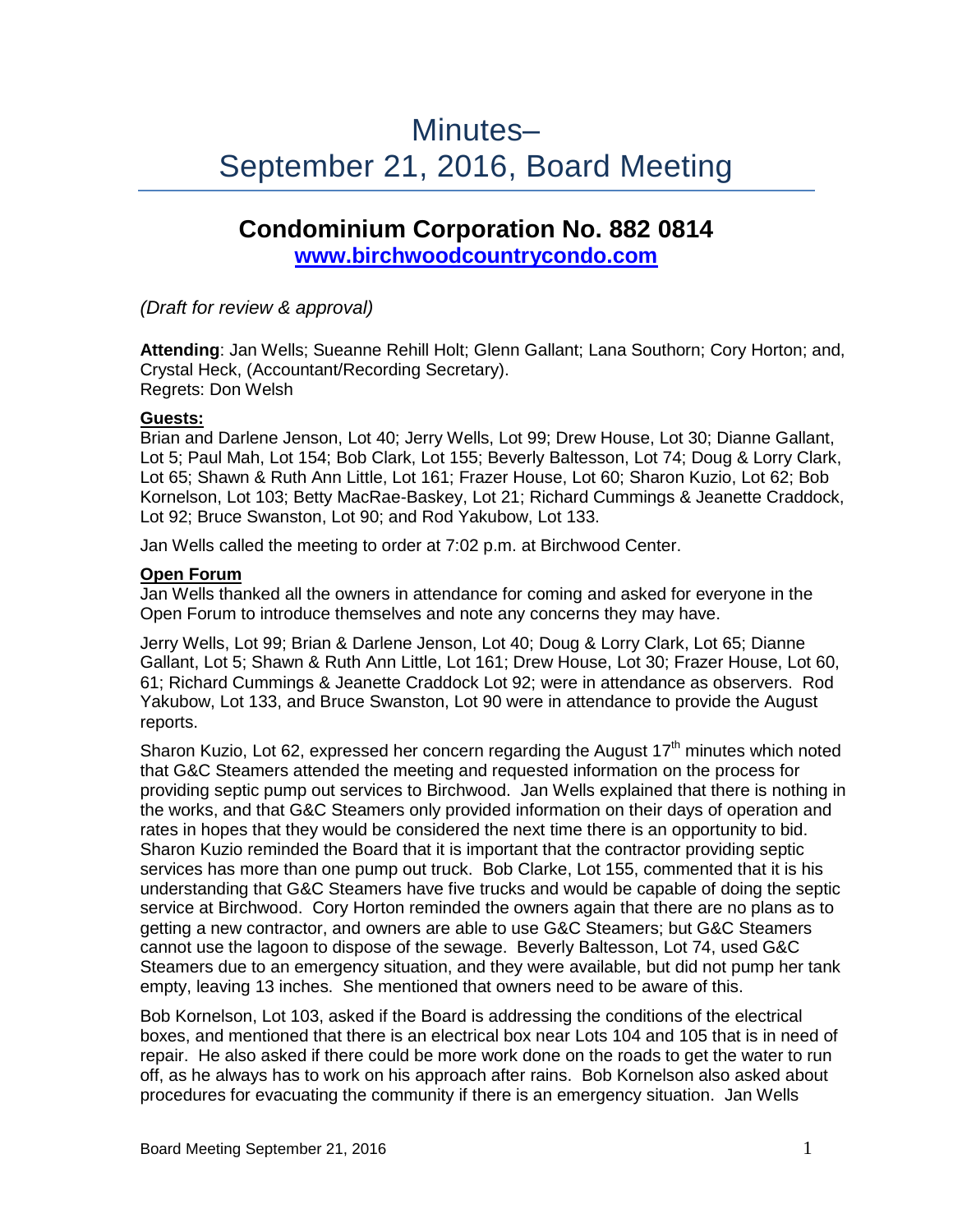explained that should there be an emergency the owners would follow instructions given by the RCMP or other emergency responders and the Board has a key to the south gate which would be opened in an emergency situation.

Paul Mah, Lot 154, has some concerns with the water in Cedar Glen being shut off. He requested information as to what is happening and what the Board is doing to rectify the problem. Rod Yakubow has been monitoring the water usage and has determined that there is a leak. Rod Yakubow reported that two cc valves have been "dug up," but neither was the source of the leak. Rod Yakubow and Jan Wells explained that on September 22<sup>nd</sup> there will be another contractor coming in to check for leaks with the use of gas. This contractor is fairly confident that it is a leak in the main line. Rod Yakubow has been trying to find where there may be water leaking on top of the ground but hasn't found any visible signs of excess water pooling.

Betty MacRae-Baskey, Lot 21, wanted to thank Bruce Swanston for doing a good job on the roads in the community but has some concerns about the road in front of her property and the problems with the drainage. Cory Horton explained that this is an agenda item for the closed portion of the meeting.

Shawn Little, Lot 161, wanted to thank Bruce Swanston for working on his ditch drainage problem. He also mentioned that when the work was done, a culvert was found that was covered with dirt, and plugged off with large rocks.

The open forum was completed at 7:20 p.m.

#### **Board Portion of Meeting**

Jan Wells called the Board portion of the meeting to order at 7:25 p.m.

#### **Approval of Minutes**

Cory Horton moved that the July 20, 2016 meeting minutes with amendments be accepted as presented, seconded by Lana Southorn, carried unanimously. Sueanne Rehill Holt moved that the August 17, 2016 meeting minutes be accepted as presented, seconded by Jan Wells, carried unanimously.

#### **Water Report**

Rod Yakubow submitted the August reports including water usage for filing. Water usage for Aspen Grove was 31,617 gallons, Cedar Glen was 92,387 gallons, & Willow Ridge was 36,331 gallons. Rod Yakubow asked the Board to approve the purchase of two wall heaters for \$175.00 each to replace the old ceramic heaters in Cedar Glen and Aspen Grove. Sueanne Rehill Holt moved for approval for the purchase of two wall heaters to be installed by Jerry Wells in the Cedar Glen and Aspen Grove well house buildings, carried unanimously. Rod Yakubow also requested a new owners list with updated phone numbers. Jan Wells and Lana Southorn will prepare a new listing for Rod Yakubow, Cory Horton, and Bruce Swanston as soon as possible. Rod Yakubow wanted to also thank Jan Wells, Glenn Gallant, and Cory Horton for all the help with this on-going water leak.

#### **Site Services**

Bruce Swanston handed in his August report. The water run off in front of Lot 103 was discussed. Action: Glenn Gallant, together with another Board member, will meet with Bob Kornelson to determine the problem with the road, and what Bruce Swanston can do it rectify the problem.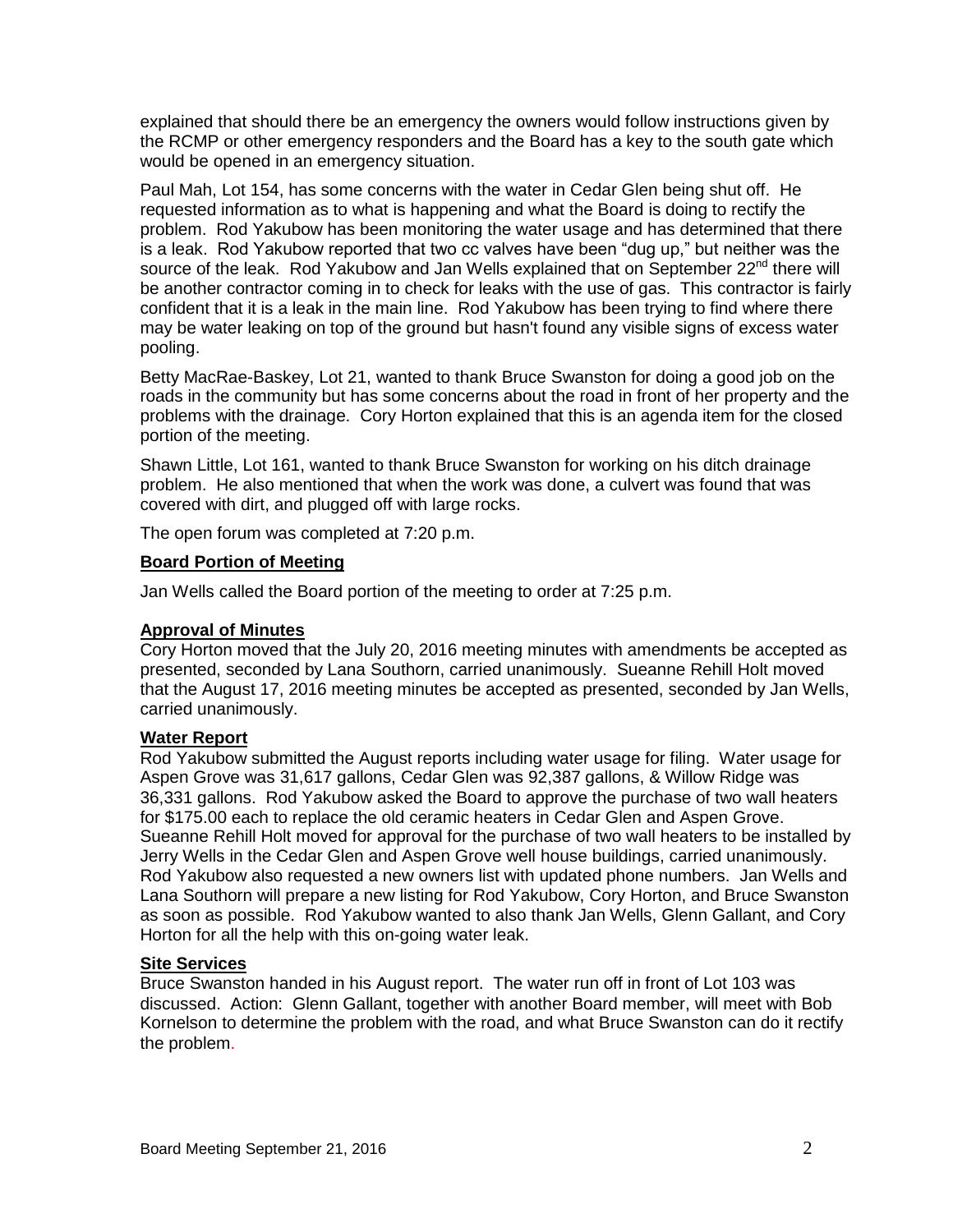## **Financial Report**

Crystal Heck handed out a copy of the July financial reports and went through the accounts receivable on the books as of September 21, 2016. Crystal Heck has prepared the over 90 day notices to the owners that are currently in arrears, and included a copy of the Rules and Regulations which outline the letter notification procedures. Sueanne Rehill Holt moved that there be a policy in place to deal with the small credits on account and reimburse owners if there is over \$10.00 on the books, and if the owners are in good standing. Glenn Gallant seconded the motion, carried unanimously. Action: Crystal Heck will work through this and have cheques out to owners before October 5, 2016.

## **Brazeau County Liaison**

Cory Horton met with the Brazeau County regarding the development application and the procedure associated with the Board's development application form. Cory Horton drafted an example of what the Board requires and what Brazeau County needs. Copies were made available for Board members to review. Action: Cory Horton and Jan Wells will work together to fine-tune the form; and once completed, Cory Horton will touch base with Brazeau County. Cory Horton explained that the new Bylaws are being appealed so for the meantime the previous Bylaws are in effect.

## **Old Business**

## **Reserve Fund Study**

Jan Wells stated that permission was provided to Keystone Field Engineering to contact Fortis to obtain information on the electrical grid. No other information has been received at this time.

#### **Light Boxes**

Glenn Gallant has purchased five boxes. *Action:* Crystal Heck is to send Jan Wells a report on what the boxes have cost to date, in order to determine if funds are available to purchase additional light boxes.

## **Culverts**

Numerous culverts were steam cleaned in the spring. Bruce Swanston will try to have a few more done yearly to help with run-off in the community. Action: Glenn Gallant will ask Bruce Swanston to prepare a list of any culverts that need to be cleaned prior to winter.

#### **Culvert, Lot 104**

Cory Horton has not been able to contact the owners of Lot 104 to address their problem. The Board will attempt to get updated contact information.

#### **Security/Site Services Backup**

Training will continue to ensure that Randy Finnamore is up-to-date on the day to day security/site services responsibilities. Larry Kuzio volunteered to assist with backup for the Kubota. Cory Horton also volunteered to assist with running the Kubota in the event that both Bruce Swanston and Larry Kuzio are unavailable. Action: Jan Wells will look into adding Larry Kuzio to the insurance.

#### **Communication – Bugle**

Action: Cory Horton will draft a template for the Bugle. Jan Wells and Cory Horton will work together to prepare the first issue of the Bugle, and Lana Southorn will assist as needed. The Board will cover the postage for the first issue. The Board is hopeful that if email addresses can be obtained from owners, then this publication can be sent out to some of the owners via email.